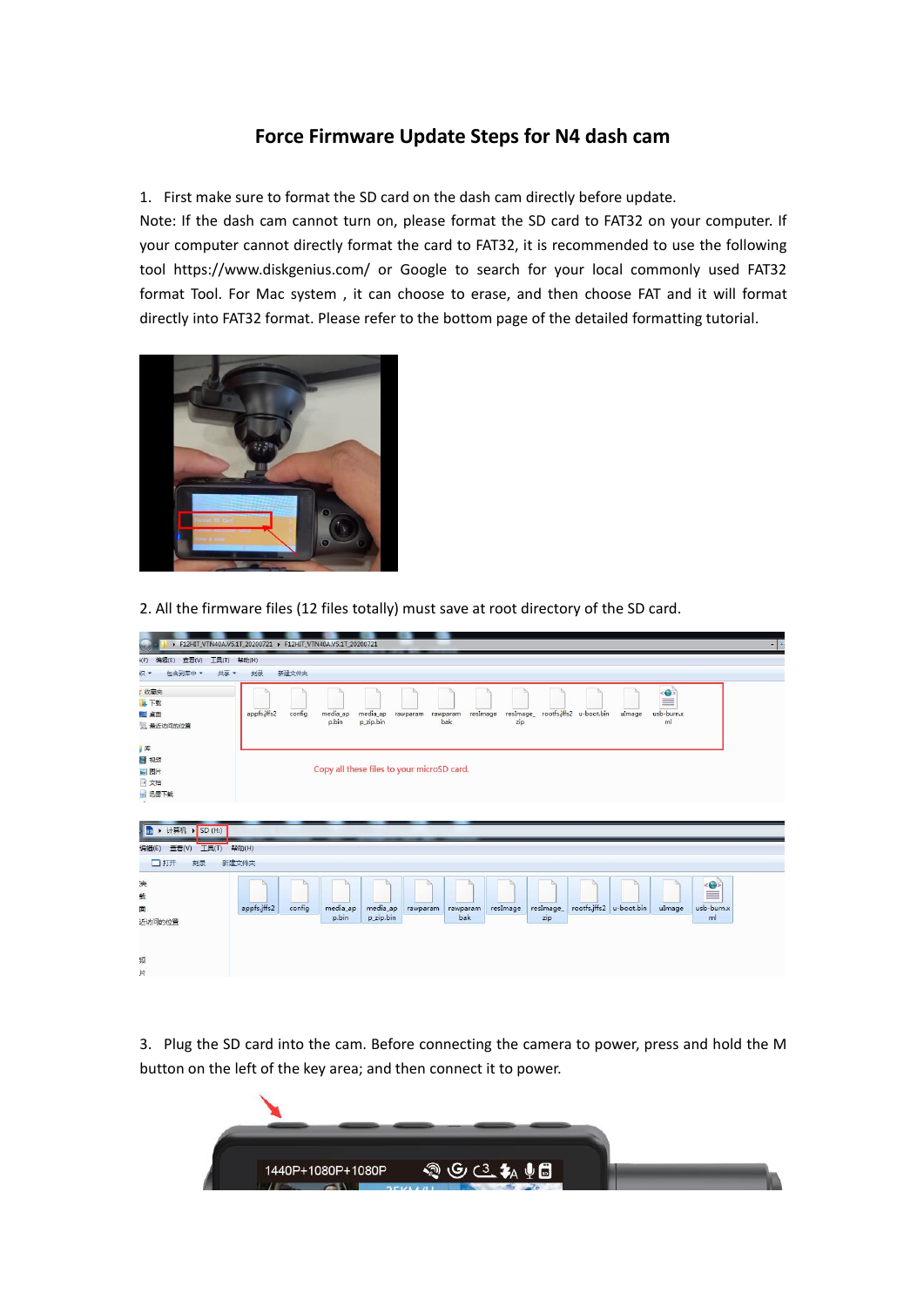4. When the light indicator on the camera blinks, you can take your finger away from the button, and the camera starts to upgrade.It will take about 2 minutes till the camera upgraded successfully.



5. Please use wall charger to power the cam and charge through the usb port on the windshield mount.

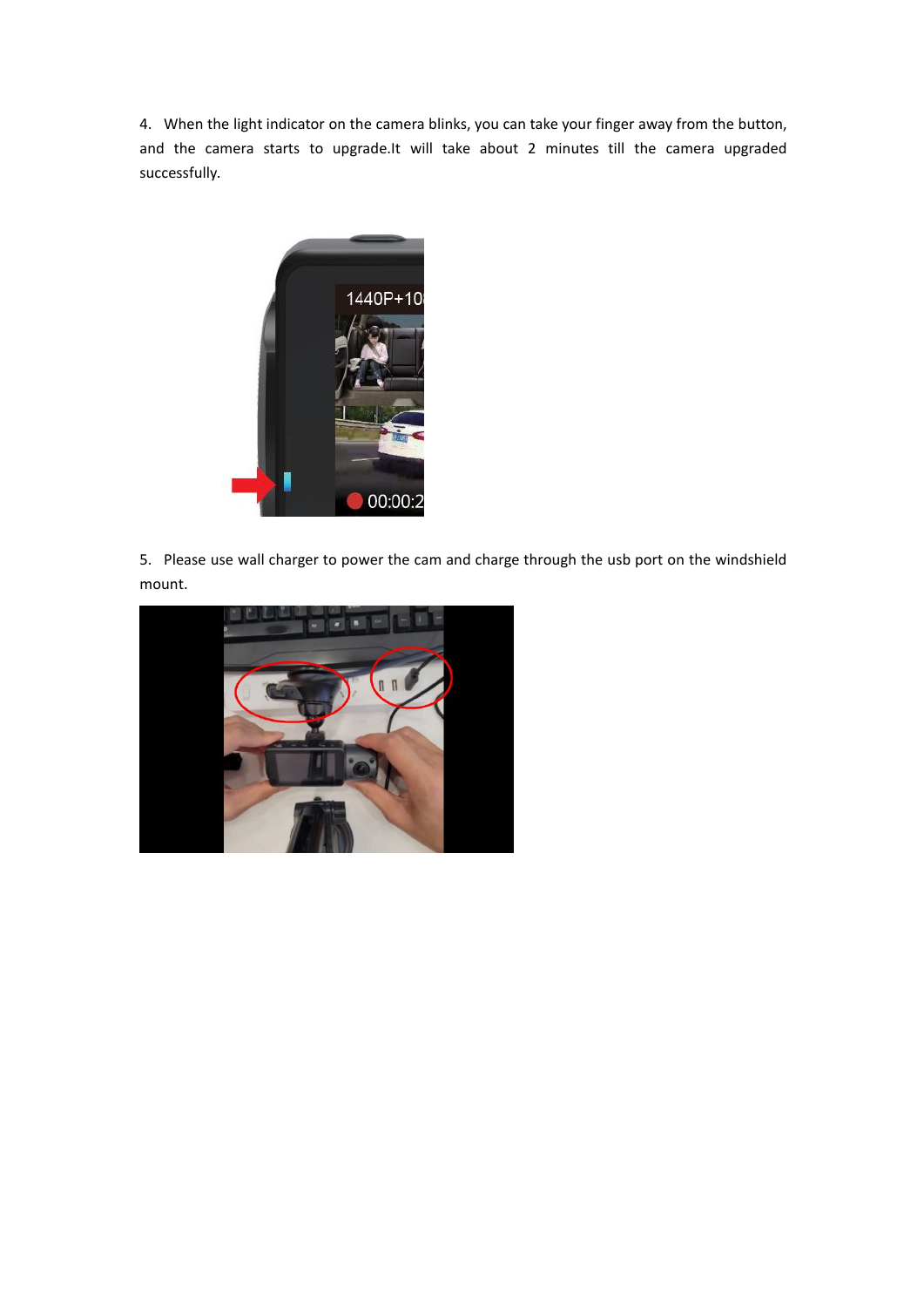For WINDOWS User (diskgenius):

1. Please first download from and install the software from below link https://www.diskgenius.com/



2. Open the software and select the SD card which need format

| 233.2GB<br>Disk 2 Adapter:USB Model:SDCardReader S/N:201906270000030000 Capacity:233.2GB(238800MB) Cylinders:30442 Heads:255 Sectors per Track:63 Total Sectors:489062400<br><b>Sector Editor</b><br><b>File System</b><br>Seq.(Stat)<br>ID.<br>Start Cylinder Head Sector End Cylinder Head Sector<br>Capacity Attribute<br>$\Omega$<br>OC<br>$\sim$ Removable Disk(G:)<br><b>FAT32</b><br>$0\quad 130$<br>$\overline{\mathbf{3}}$<br>30442<br>185<br>15<br>233.2GB<br>$\mathsf{A}$<br><b>FAT32</b><br>Volume Label:<br>233.2GB<br>250395754496<br><b>Total Bytes:</b><br>29.4MB<br>Free Space:<br>233,2GB<br>3820269<br><b>Total Clusters:</b><br>65536<br><b>Free Clusters:</b><br>3820266<br>R<br>489054208<br>Sector Size:<br>512 Bytes |  |  |  |  |  |  |  |  |
|----------------------------------------------------------------------------------------------------------------------------------------------------------------------------------------------------------------------------------------------------------------------------------------------------------------------------------------------------------------------------------------------------------------------------------------------------------------------------------------------------------------------------------------------------------------------------------------------------------------------------------------------------------------------------------------------------------------------------------------------|--|--|--|--|--|--|--|--|
|                                                                                                                                                                                                                                                                                                                                                                                                                                                                                                                                                                                                                                                                                                                                              |  |  |  |  |  |  |  |  |
|                                                                                                                                                                                                                                                                                                                                                                                                                                                                                                                                                                                                                                                                                                                                              |  |  |  |  |  |  |  |  |
|                                                                                                                                                                                                                                                                                                                                                                                                                                                                                                                                                                                                                                                                                                                                              |  |  |  |  |  |  |  |  |
|                                                                                                                                                                                                                                                                                                                                                                                                                                                                                                                                                                                                                                                                                                                                              |  |  |  |  |  |  |  |  |
|                                                                                                                                                                                                                                                                                                                                                                                                                                                                                                                                                                                                                                                                                                                                              |  |  |  |  |  |  |  |  |
|                                                                                                                                                                                                                                                                                                                                                                                                                                                                                                                                                                                                                                                                                                                                              |  |  |  |  |  |  |  |  |
|                                                                                                                                                                                                                                                                                                                                                                                                                                                                                                                                                                                                                                                                                                                                              |  |  |  |  |  |  |  |  |
|                                                                                                                                                                                                                                                                                                                                                                                                                                                                                                                                                                                                                                                                                                                                              |  |  |  |  |  |  |  |  |
|                                                                                                                                                                                                                                                                                                                                                                                                                                                                                                                                                                                                                                                                                                                                              |  |  |  |  |  |  |  |  |
|                                                                                                                                                                                                                                                                                                                                                                                                                                                                                                                                                                                                                                                                                                                                              |  |  |  |  |  |  |  |  |
|                                                                                                                                                                                                                                                                                                                                                                                                                                                                                                                                                                                                                                                                                                                                              |  |  |  |  |  |  |  |  |
|                                                                                                                                                                                                                                                                                                                                                                                                                                                                                                                                                                                                                                                                                                                                              |  |  |  |  |  |  |  |  |
| <b>Total Sectors:</b><br><b>Starting Sector:</b><br>8192                                                                                                                                                                                                                                                                                                                                                                                                                                                                                                                                                                                                                                                                                     |  |  |  |  |  |  |  |  |
| \\?\Volume{12c6b51e-9d87-11eb-b131-1c1b0d7fa4e9}<br><b>GUID Path:</b><br><b>Device Path:</b><br>\Device\HarddiskVolume129                                                                                                                                                                                                                                                                                                                                                                                                                                                                                                                                                                                                                    |  |  |  |  |  |  |  |  |
| 2E89-663C<br><b>BPB Volume Label:</b>                                                                                                                                                                                                                                                                                                                                                                                                                                                                                                                                                                                                                                                                                                        |  |  |  |  |  |  |  |  |
| 36 <sup>°</sup><br><b>DBR Backup Sector Number:</b><br>6<br>29846<br>$\overline{2}$<br><b>FAT Sectors:</b>                                                                                                                                                                                                                                                                                                                                                                                                                                                                                                                                                                                                                                   |  |  |  |  |  |  |  |  |
| <b>FAT Count:</b><br><b>FAT Sector Number:</b><br>36 (Cylinder:0 Head:130 Sector:39)<br><b>FAT2 Sector Number:</b><br>29882 (Cylinder:2 Head:94 Sector:23)                                                                                                                                                                                                                                                                                                                                                                                                                                                                                                                                                                                   |  |  |  |  |  |  |  |  |
| <b>Root Directory Sector:</b><br>59728 (Cylinder:4 Head:58 Sector:7)                                                                                                                                                                                                                                                                                                                                                                                                                                                                                                                                                                                                                                                                         |  |  |  |  |  |  |  |  |
| <b>Root Directory Cluster:</b><br>Data Start Sector:<br>59728 (Cylinder:4 Head:58 Sector:7)                                                                                                                                                                                                                                                                                                                                                                                                                                                                                                                                                                                                                                                  |  |  |  |  |  |  |  |  |
|                                                                                                                                                                                                                                                                                                                                                                                                                                                                                                                                                                                                                                                                                                                                              |  |  |  |  |  |  |  |  |
|                                                                                                                                                                                                                                                                                                                                                                                                                                                                                                                                                                                                                                                                                                                                              |  |  |  |  |  |  |  |  |
| Analyze Data Allocation:                                                                                                                                                                                                                                                                                                                                                                                                                                                                                                                                                                                                                                                                                                                     |  |  |  |  |  |  |  |  |
|                                                                                                                                                                                                                                                                                                                                                                                                                                                                                                                                                                                                                                                                                                                                              |  |  |  |  |  |  |  |  |
|                                                                                                                                                                                                                                                                                                                                                                                                                                                                                                                                                                                                                                                                                                                                              |  |  |  |  |  |  |  |  |
|                                                                                                                                                                                                                                                                                                                                                                                                                                                                                                                                                                                                                                                                                                                                              |  |  |  |  |  |  |  |  |
|                                                                                                                                                                                                                                                                                                                                                                                                                                                                                                                                                                                                                                                                                                                                              |  |  |  |  |  |  |  |  |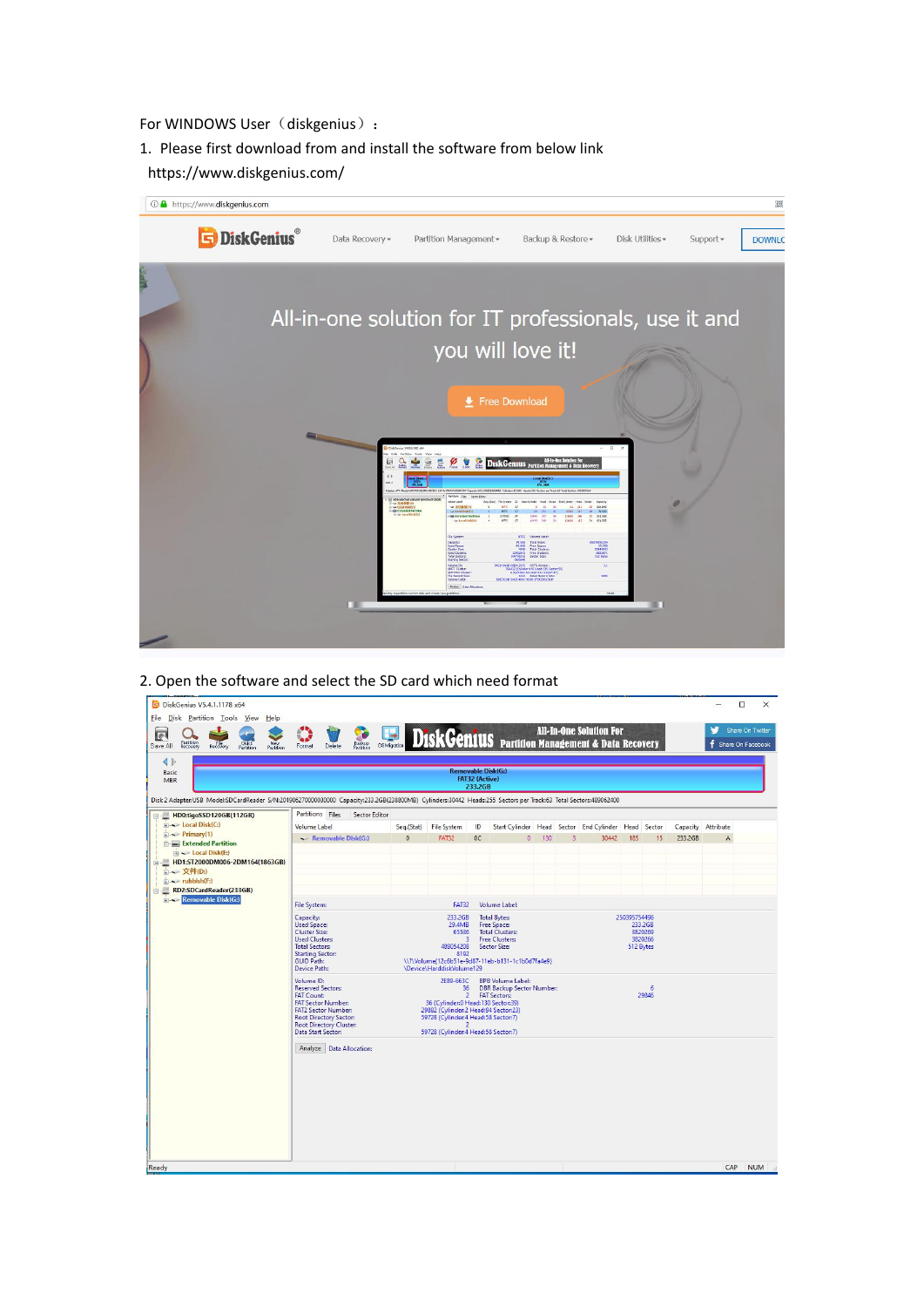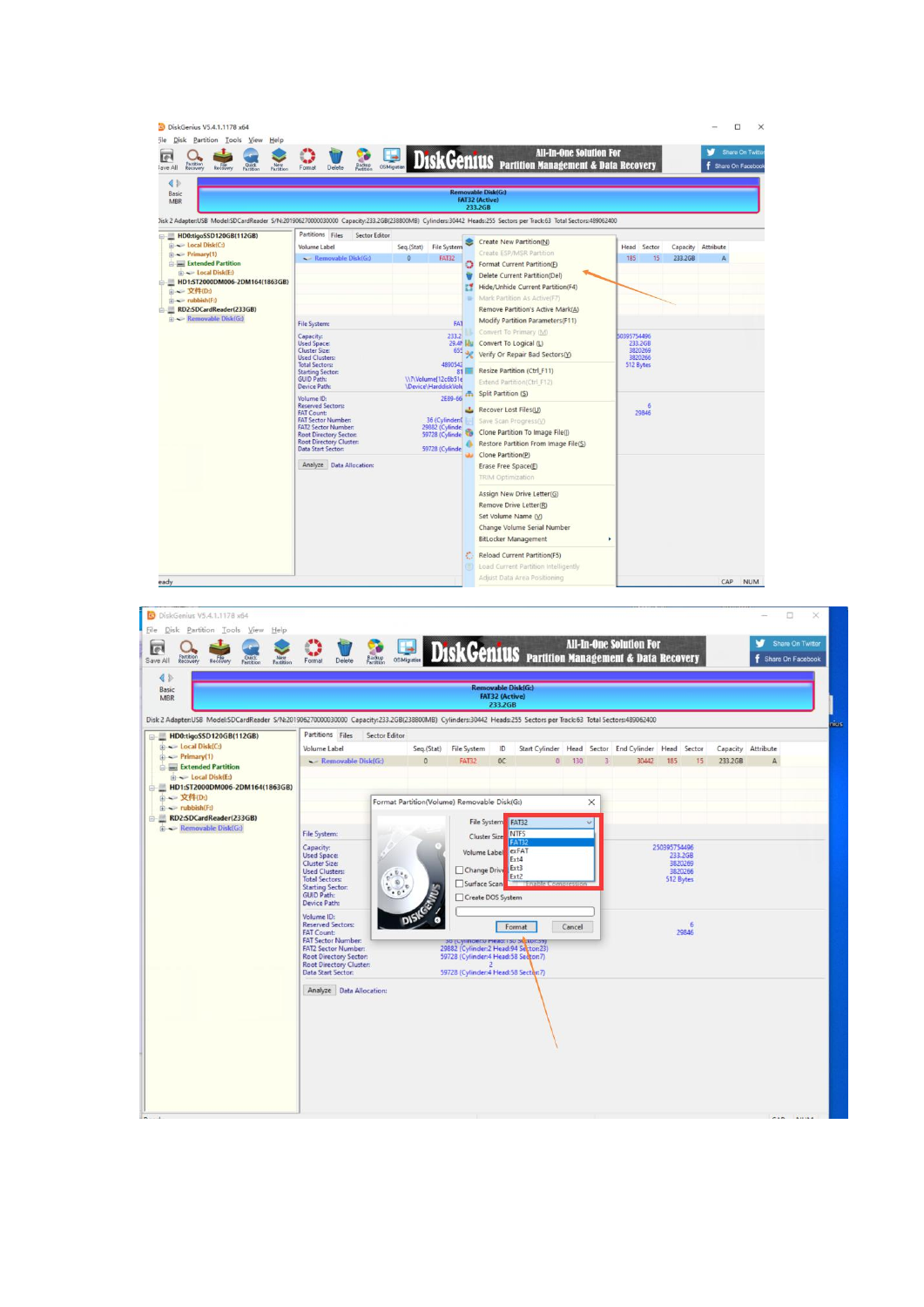## For MAC User:

![](_page_4_Picture_1.jpeg)

![](_page_4_Picture_2.jpeg)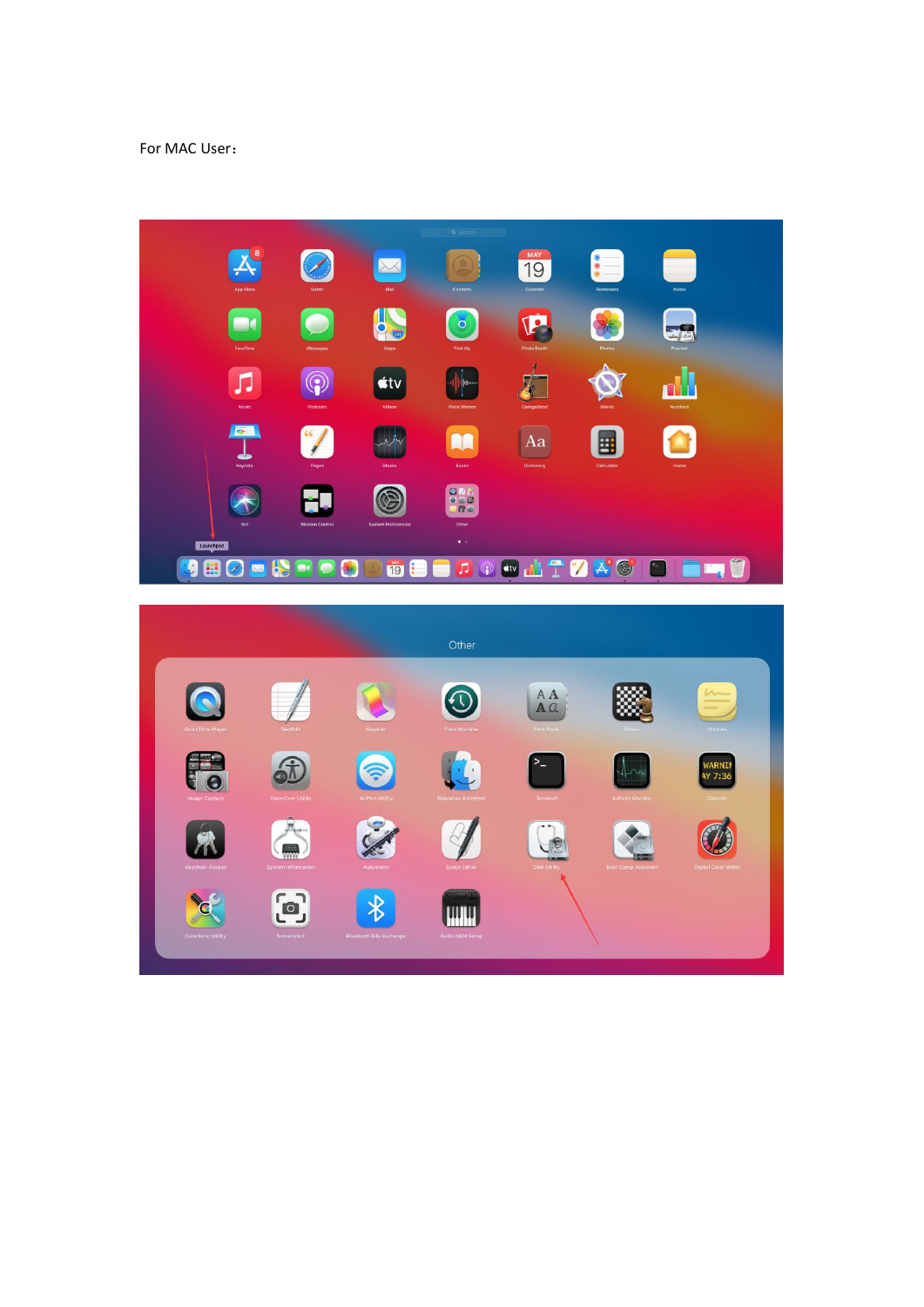| $\bullet$ $\bullet$ $\bullet$<br>Internal<br>$\vee$ $\ominus$ Macintosh HD<br>com.apple.os.u<br>A Macintosh HD - D<br>External<br>$\ominus$<br>A. | E v<br><b>Disk Utility</b><br>View<br>USB External Physical Volume · ExFAT                      | $+$ $-$<br>Volume                                                                                                 | $\mathcal{P}_{\mathcal{P}}$<br>⊛<br>⊖<br>First Aid<br>Partition Erase | €<br>G<br>$\odot$<br>Restore<br>Unmount<br>Info<br>250.4 GB |
|---------------------------------------------------------------------------------------------------------------------------------------------------|-------------------------------------------------------------------------------------------------|-------------------------------------------------------------------------------------------------------------------|-----------------------------------------------------------------------|-------------------------------------------------------------|
|                                                                                                                                                   | <b>Used</b><br>23 MB<br>Mount Point:                                                            | /Volumes/Untitled 1                                                                                               | <b>Free</b><br>250.37 GB<br>Type:                                     | USB External Physical Volume                                |
|                                                                                                                                                   | Capacity:                                                                                       | 250.4 GB                                                                                                          | Owners:                                                               | Disabled                                                    |
|                                                                                                                                                   | Available:                                                                                      | 250.37 GB                                                                                                         | Connection:                                                           | USB                                                         |
|                                                                                                                                                   | Used:                                                                                           | 23 MB                                                                                                             | Device:                                                               | disk2s1                                                     |
| Internal<br>Macintosh HD<br>com.apple.os.u<br>Macintosh HD - D<br>External                                                                        | Erase "disk2s1"?<br>undo this action.<br><b>UNTITLED</b><br>Name:<br>MS-DOS (FAT)<br>Format:    | USB External Physical Volume · ExFAT<br>Erasing "disk2s1" will permanently erase all data stored on it. You can't | ¢                                                                     | 250.4 GB                                                    |
|                                                                                                                                                   | Security Options                                                                                |                                                                                                                   | Cancel<br>Erase                                                       | USB External Physical Volume                                |
|                                                                                                                                                   | capacity;                                                                                       | Z00.4 GB                                                                                                          | Uwhers:                                                               | Disabled                                                    |
|                                                                                                                                                   | Available:                                                                                      | 250.37 GB                                                                                                         | Convection:                                                           | USB                                                         |
|                                                                                                                                                   | Used:                                                                                           | 23 MB                                                                                                             | Device:                                                               | disk2s1                                                     |
| <b>Show Details</b><br>s.                                                                                                                         | Erasing "disk2s1" and creating "UNTITLED"<br>Erase process is complete. Click Done to continue. |                                                                                                                   |                                                                       | ree<br>21.77 GI<br>Done                                     |
| Mount Point:                                                                                                                                      |                                                                                                 |                                                                                                                   | Type:                                                                 |                                                             |